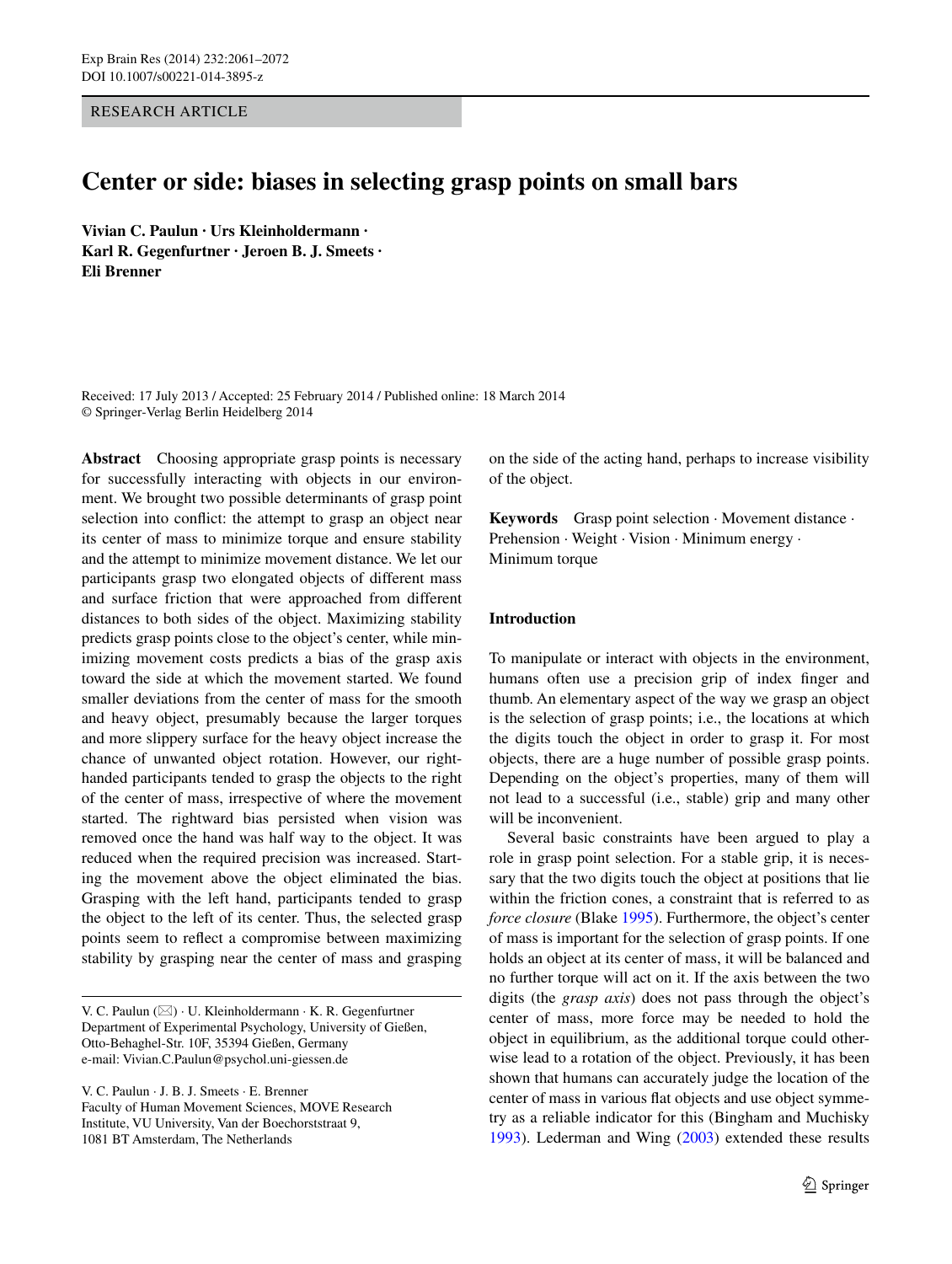by showing that individuals choose grasp points that let the grasp axis pass near or through the center of mass. For asymmetrical objects, the position of the center of mass is presumably more difficult to determine and such objects were grasped further off-center.

Besides force closure and the perceived position of the center of mass, several other factors have been reported to determine the selection of grasp points; these include properties of the object that is to be grasped as well as the general settings in which the movement takes place. Choice of grasp points is influenced by the size of the object (Paulignan et al. [1997](#page-11-3)), its shape (Cuijpers et al. [2004;](#page-11-4) Kleinholdermann et al. [2007\)](#page-11-5), its mass, with increased mass leading to grasp axes that pass more closely through the center of mass (Eastough and Edwards [2007](#page-11-6)), as well as the object's material, which determines the friction coefficient. Object parts with higher friction are preferred for grasping (Wing and Lederman [2009\)](#page-11-7), while lower friction requires more precision and allows less tolerance of grasp errors, resulting in less deviations of grasp points from the center of mass (Fikes et al. [1994\)](#page-11-8).

Furthermore, the selection of grasp points changes with the object's orientation (Cuijpers et al. [2004](#page-11-4)), its location in space (Paulignan et al. [1997\)](#page-11-3), the direction of the movement (Roby-Brami et al. [2000\)](#page-11-9) and also through prior perceptual experience (Hesse et al. [2008\)](#page-11-10). On the other hand, grasp points do not change with a change in the hand's path, as imposed by the existence of an obstacle, which might indicate that grasp points are selected prior to planning the movement toward these selected locations on the object (Voudouris et al. [2010\)](#page-11-11). As evident from the determining factors mentioned above, grasp point selection depends strongly, but not exclusively on information acquired through vision.

Endo et al. ([2011\)](#page-11-12) showed that grasp point selection is influenced by a multimodal representation of the object and its center of mass. In their study, a shift of the object's center of mass caused a shift of the grasp axis toward the center of mass if there was a reliable visual cue for center of mass position or if haptic feedback was given in the absence of a visual cue. Grasp point selection might also be influenced by factors of convenience, like for instance approaches of *end*-*state comfort* (Rosenbaum et al. [1990\)](#page-11-13) or other subjectively preferred postures of the hand, as indicated by the observation of a *natural grasp axis* (Lederman and Wing [2003](#page-11-2)). Kleinholdermann et al. [\(2013](#page-11-14)) successfully modeled human grasp point selection by combining this subjectively preferred grasp axis with attempts to fulfill force closure, minimize torque and minimize movement distance.

In addition to the above-mentioned determinants, other factors may influence grasp point selection. It is for instance reasonable to hypothesize that humans aim to perform grasping movements economically, i.e., to minimize the amount of work and thus the expenditure of energy. This has already been shown for different kinds of human movements such as walking and running (Alexander [1991\)](#page-11-15) or jumping (Vanrenterghem et al. [2008](#page-11-16)). In addition to locomotion, the role of energetic costs has also been investigated in various arm movements such as pointing and reaching. Energy minimizing models are consistent with the choice of final postures in a simple pointing task (Soechting et al. [1995\)](#page-11-17) and with arm trajectories in such tasks (Alexander [1997\)](#page-11-18). Taniai and Nishii ([2008\)](#page-11-19) showed that trajectories of reaching movements of various durations can be modeled well by trajectories that aim to minimize total expenditure of energy under the effect of signal-dependent noise, as proposed by Harris and Wolpert [\(1998](#page-11-20)). Some authors, on the other hand, argue (based on a combination of experiment and model calculation) that minimizing energy is not very relevant for goal-directed arm movements (Kistemaker et al. [2010](#page-11-21)). Direct measurement of energy consumption during motor learning seems to suggest that reducing energy consumption is important for arm movements (Huang et al. [2012\)](#page-11-22), but energy minimization alone is unlikely to account for the chosen arm movements. Many authors therefore propose a mixed or hybrid explanation, in which energy minimization plays a role, but is combined with other factors such as smoothness at the level of joints and avoiding pain (Berret et al. [2011](#page-11-23); Todorov [2004](#page-11-24); Zelik and Kuo [2012](#page-11-25)). Elliott et al. ([2004\)](#page-11-26) showed that energy expenditure can be optimized together with speed and accuracy through motor learning and strategic behavior across subsequent aiming movements. Taken together, results reported in the literature indicate that energy saving principles play an important role in human motor control, although the extent to which this factor influences motor control is controversial.

The aim of the present study was to investigate factors influencing grasp point selection by bringing them into conflict. For this purpose, we asked participants to grasp bar-like objects with a precision grip of index finger and thumb, starting from several different positions at various distances to the target object. On the one hand, it can be expected that individuals seek to grasp the object at its center of mass to reduce torque and thus the amount of force needed to lift the object; on the other hand, from the literature mentioned above, it seems likely that humans also take other energetic costs into account when choosing appropriate grasp points. Thus, individuals might prefer to cover a shorter distance and thus show a bias in grasp point selection away from the center of mass and toward the start point of the movement. Such an effect should be more pronounced when grasping an object of lower mass, for which deviations from the center of mass will lead to a smaller increase in torque than for a heavier object. Similarly,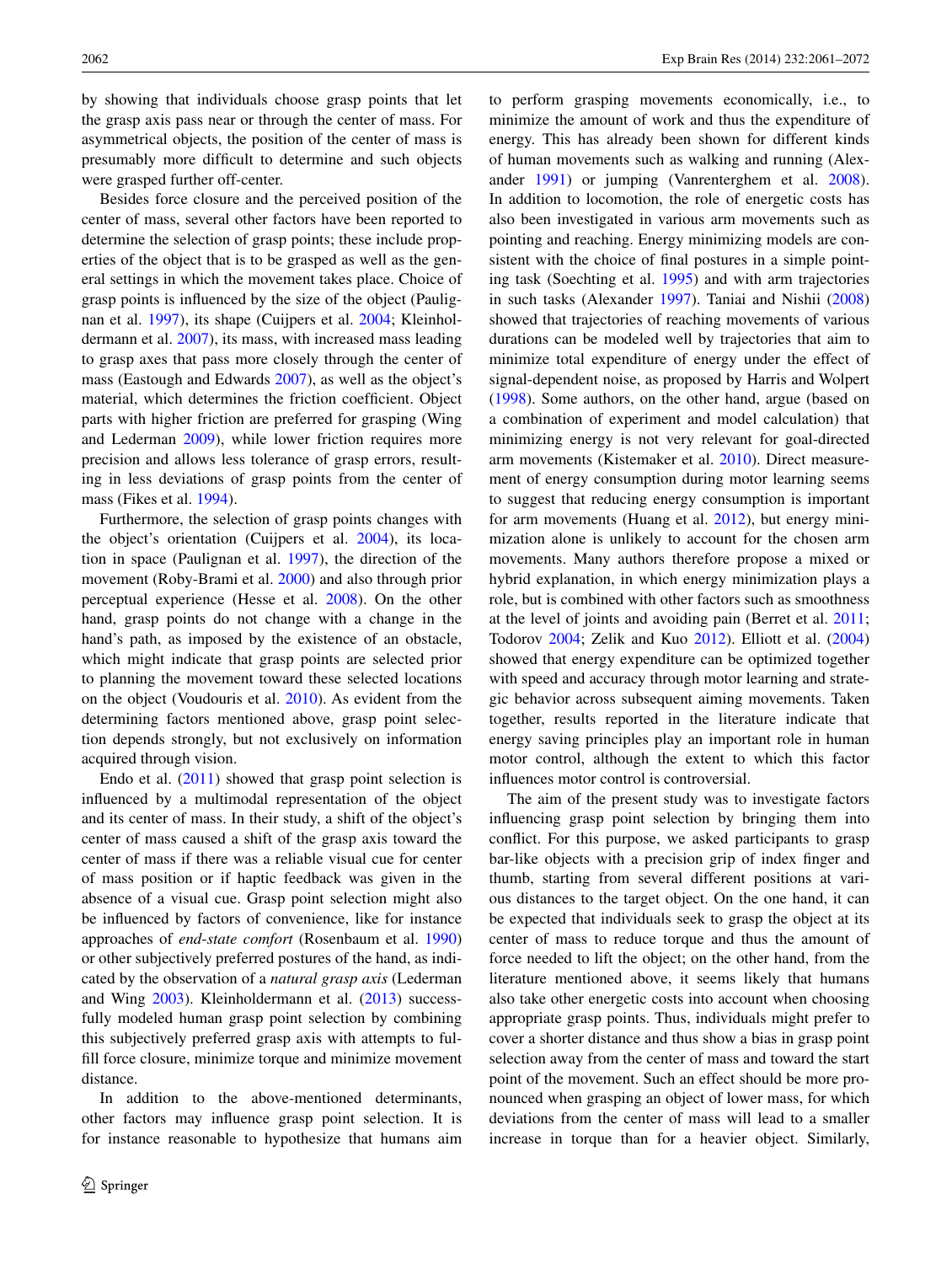objects with higher surface friction are less prone to rotate or slip and should thus therefore permit a more off-center grip. For this purpose, two different objects were used in the experiment: a light one with a rather rough surface and a heavier one that was fairly smooth. Both were easy to distinguish visually as well as haptically. The majority of studies on grasp point selection used only spherical or cylindrical objects as stimuli. Such objects are in some sense special as grasp points that are located on opposing sides of the object will always lead to a grasp axis through the center of mass. Rectangular, bar-like objects were used in the present study because the grasp axis can be shifted in one direction without changing force closure.

#### **Main experiment**

## Methods

#### *Participants*

Twenty-one right-handed participants took part in our experiment, 14 females and seven males. All of them were researchers or graduate students of the VU University in Amsterdam. The participants' ages ranged between 23 and 41 years ( $M = 28$  years). All participants were naïve to the aim of the study and gave their informed consent prior to participation. The study is part of a research program that has been approved by the ethics committee of the Faculty of Human Movement Sciences.

#### *Stimuli*

Two bar-like objects served as stimuli, see Fig. [1](#page-2-0). Both had the same size of  $10 \times 3 \times 1$  cm. One object was made of polished polyoxymethylene (POM), a black plastic material, with a rather smooth surface, and had a mass of 42.3 g and a density of  $1.41$  g/cm<sup>3</sup>. The second, lighter  $(0.8 \text{ g})$ object was made of light green polystyrene with a density of  $0.0267$  g/cm<sup>3</sup> and had a rough surface.

#### *Setup*

Participants were seated at a table. Target objects were placed on the table with the wide elongated side on the table, oriented fronto-parallel (see Fig. [2](#page-2-1)). The object's center was at a distance of 25 cm from the near edge of the table (from the participant's viewpoint). Five different start positions were marked with little plastic knobs, each 11 mm in diameter and 5 mm high. Three start positions were located to the right side of the object, 10, 20 and 30 cm from the target's center. Two start positions were placed at its left side at distances of 20 and 30 cm from its



**Fig. 1** The two objects used in this study. One object was made of *black* POM (*left*). The other one was made of *light green* polystyrene (*right*) (color figure online)

<span id="page-2-0"></span>

<span id="page-2-1"></span>**Fig. 2** Top view of the experimental setup. Participants sat in front of the table and were asked to start their movement at one of the indicated start positions, grasp the object by its elongated sides with a precision grip (between index finger and thumb) of their *right hand* and carry it to the goal object to place it onto it. The Optotrak camera was located to the *left* of the table

center. A start position 10 cm to the left of the target center was not used, as the object would have been under the right hand when grasping. Participants were asked to grasp the object with their right hand and lay it down on a metal cylinder with a diameter of 9 cm and a height of 3 cm, which was placed behind the target. The distance between the cylinder's center and the center of the target object was 18 cm.

Grasping movements were recorded with an Optotrak 3020 infrared tracking system with a sampling frequency of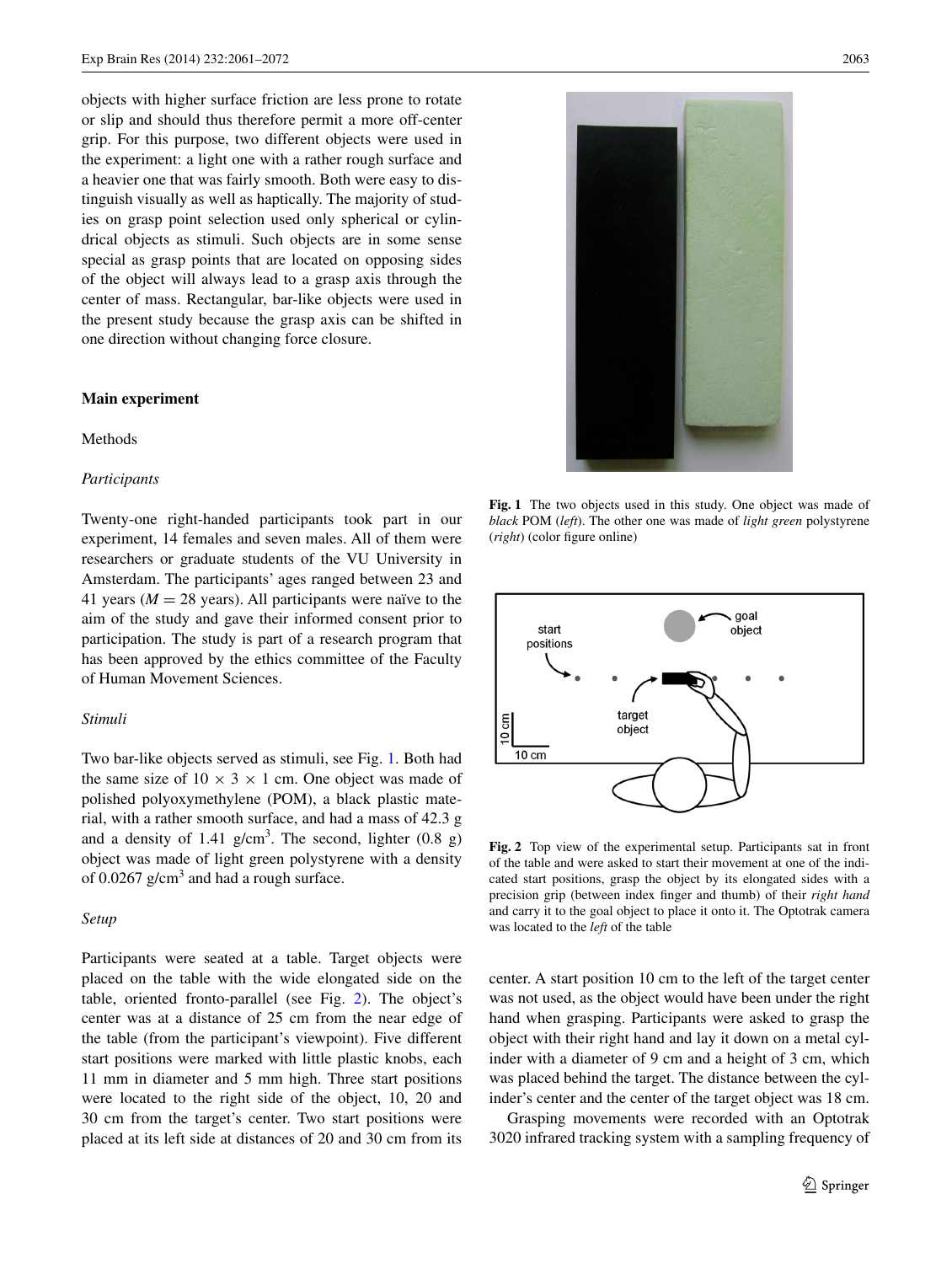200 Hz. The Optotrak camera was located to the left of the table (from the participants' viewpoint). Sets of three infrared markers forming a rigid body were attached to the nails of index finger and thumb to record movements of these two digits (as depicted in Fig. 1 of Voudouris et al. [2010](#page-11-11)). The finger tips were calibrated in relation to the three markers. For this purpose, participants were asked to grasp a wooden bar  $(5 \times 2.5 \times 1$  cm) with a precision grip at two points of which the exact positions in space had been measured prior to calibration. Participants wore PLATO liquid crystal glasses (Milgram [1987](#page-11-27)), which provide full vision in their clear state and become milky white and translucent in their closed state.

## *Procedure*

Participants were instructed to grasp the object by its elongated sides with a precision grip, using the index finger and thumb of their right hand, carry it to the metal cylinder and place it on top of it. No further instruction was given on how or where to grasp the target objects. Prior to each trial, the experimenter indicated the start position by mentioning a number between 1 and 5. Each number was assigned to a start position (increasing from left to right). As soon as the participant's index finger and thumb reached the indicated start position, the glasses turned translucent. The experimenter then placed one of the two objects at the target position. Small stripes of tape were used to indicate the exact position; the edges of the tape physically guided the object to this desired position. To verify the precision of this method, we calculated the deviation of the grasp center in depth (i.e., in the dimension orthogonal to our dependent measure, see below) which should be constant. The standard deviation was less than 1 mm, so the precision with which the objects were positioned in our study was more than sufficient. A beep signaled the start of a trial, with the glasses turning transparent at the same moment. The glasses remained in this state for 2 s during which participants completed the task. Five to ten practice trials were done prior to the experiment, so that each participant had completed five trials correctly in the sense that the object was grasped by the elongated sides and the whole movement was completed within the 2 s. Data of these practice trials were not used for data analysis. One hundred trials were then completed with each participant. Ten trials for every combination of the two objects and five start positions were conducted in random order.

## *Data analysis*

The parameters we were most interested in were the initial contact positions of index finger and thumb with the object. The moment of initial contact with the object was defined as the data frame in which the vertical position of either index finger or thumb was lowest (i.e., closest to the table), while at least one of the digits was not further away from the object's center than 4 cm. The midpoint of the grasp axis (the line connecting index finger and thumb) was defined as the *grasp center.* As we were mainly interested in its deviations from the object's center of mass, we subtracted the horizontal coordinates of the grasp center from the horizontal coordinates of the object's center. Thus, a value of zero would indicate that grasp and object center were equal; negative values indicate a deviation of the grasp center to the left; positive values indicate a deviation to the right. We calculated the mean grasp center and its standard deviation for each participant, object and start position. A one-sample t test was used to test whether the grasp center differed significantly from zero, i.e., from the object's center. To evaluate the influence of the different objects and start positions on grasp point selection, we used 2 (objects)  $\times$  5 (start positions) repeated measures ANO-VAs for the mean grasp center and its variability.

Furthermore, a 2 (objects)  $\times$  5 (start positions) repeated measures ANOVA was used to compare movement durations and maximum grip apertures (MGA). Movement duration was defined as the time between the start of the movement, for which a velocity criterion of 0.025 m/s had to be exceeded, and the moment at which the digits initially touched the object as defined above. MGA was defined as the maximum distance between the two digits during the movement. Both measures were calculated on a trial by trial basis.

If there was a violation of sphericity in any of the ANO-VAs, we used a Greenhouse–Geisser correction. Welch's t tests with a Bonferroni correction were used in all cases of multiple comparisons. Statistical analysis was performed using the statistical package R (R Development Core Team 2011).

## Results

#### *Grasp point selection*

The mean grasp center was not aligned with the object's center of mass: It was shifted  $5.5 \pm 6.2$  mm (all values given as mean  $\pm$  between subject SD) toward the right side of the object  $(t(20) = 4.00, p < .001)$ . The 2 (objects)  $\times$  5 (start positions) repeated measures ANOVA revealed that this effect was significantly stronger for the light  $(6.5 \pm 7.5 \text{ mm})$  than for the heavy object  $(4.5 \pm 6.1 \text{ mm})$  as indicated by a main effect of the factor *object*, see Fig. [3](#page-4-0)a. There was neither a significant main effect of the start position, nor an interaction between the factors. Results of all ANOVAs calculated for the main experiment are summarized in Table [1](#page-4-1).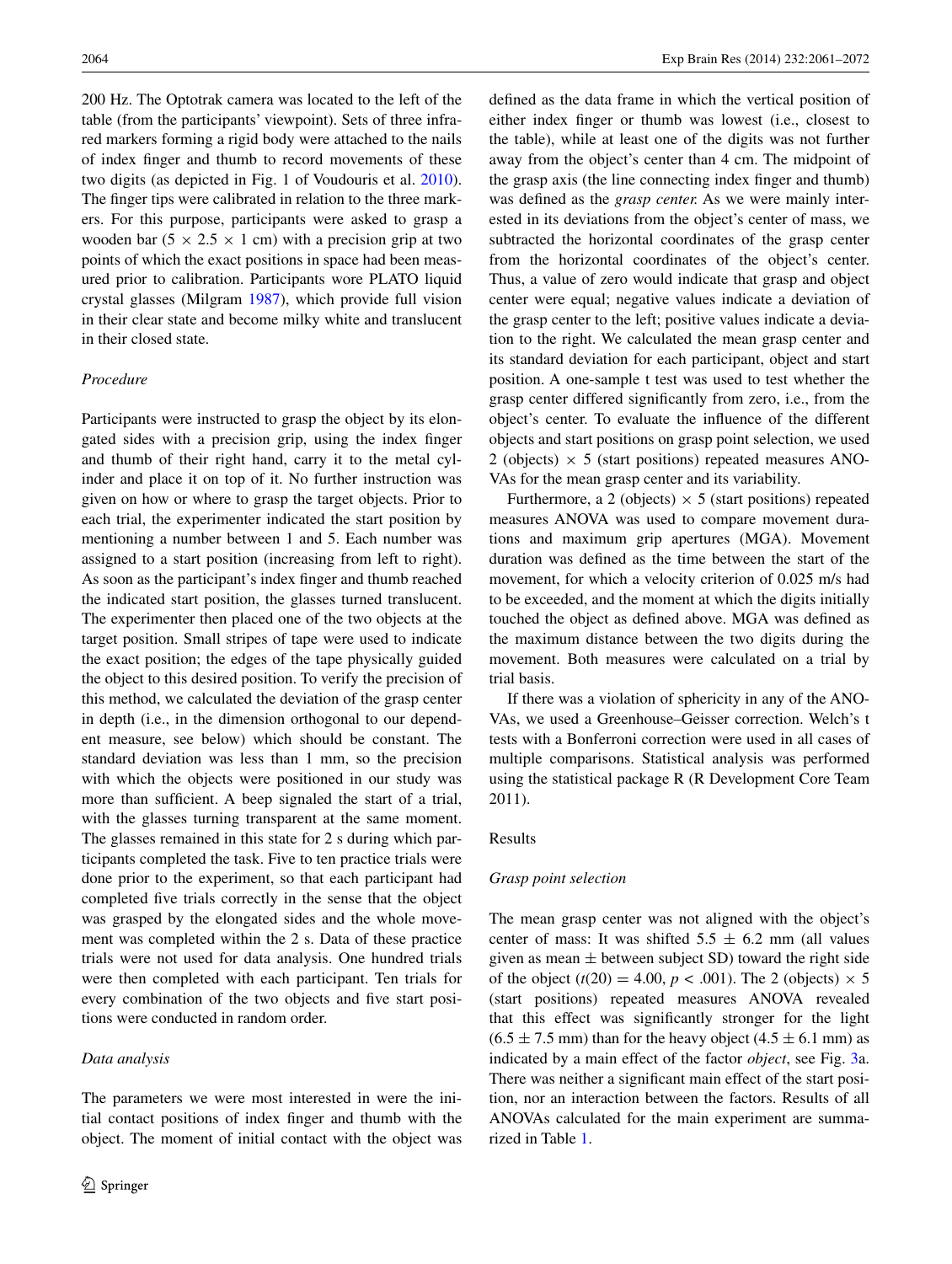

<span id="page-4-0"></span>**Fig. 3** Results of the main experiment. Data are averaged across participants. *Error bars* show 95 % confidence intervals (calculated between participants). Mean grasp center (**a**), (within participant)

standard deviation of the grasp center (**b**), movement duration (**c**) and MGA (**d**) for different objects and start positions

<span id="page-4-1"></span>

| <b>Table 1</b> Results of repeated<br>measures ANOVAs of the main<br>experiment | Measure           | Mean             | SD               | Factor         | $df_1^a$       | $df_2^a$ | $\boldsymbol{F}$ | $\boldsymbol{p}$ |
|---------------------------------------------------------------------------------|-------------------|------------------|------------------|----------------|----------------|----------|------------------|------------------|
|                                                                                 | Mean grasp        | $5.5 \text{ mm}$ | $6.9$ mm         | Object         |                | 20       | 23.10            | < .001           |
|                                                                                 | Center            |                  |                  | Start position | 1.42           | 28.43    | 0.47             | .57              |
|                                                                                 |                   |                  |                  | Interaction    | 2.79           | 55.78    | 0.89             | .45              |
|                                                                                 | SD of grasp       | $4.9 \text{ mm}$ | $2.6 \text{ mm}$ | Object         |                | 20       | 6.18             | .02              |
|                                                                                 | Center            |                  |                  | Start position | 2.69           | 53.85    | 2.61             | .07              |
|                                                                                 |                   |                  |                  | Interaction    | 2.60           | 52.05    | 0.45             | .69              |
|                                                                                 | Movement duration | 638 ms           | $121$ ms         | Object         |                | 20       | 38.68            | < 0.001          |
|                                                                                 |                   |                  |                  | Start position | 4              | 80       | 143.92           | < .001           |
|                                                                                 |                   |                  |                  | Interaction    | $\overline{4}$ | 80       | 2.19             | .08              |
|                                                                                 | <b>MGA</b>        | 48.9 mm          | 5.8 mm           | Object         |                | 20       | 4.90             | .04              |
|                                                                                 |                   |                  |                  | Start position | 2.42           | 48.30    | 0.861            | .45              |
| <sup>a</sup> Greenhouse–Geiser corrected<br><i>dfs</i> if sphericity violated   |                   |                  |                  | Interaction    | 4              | 80       | 0.91             | .46              |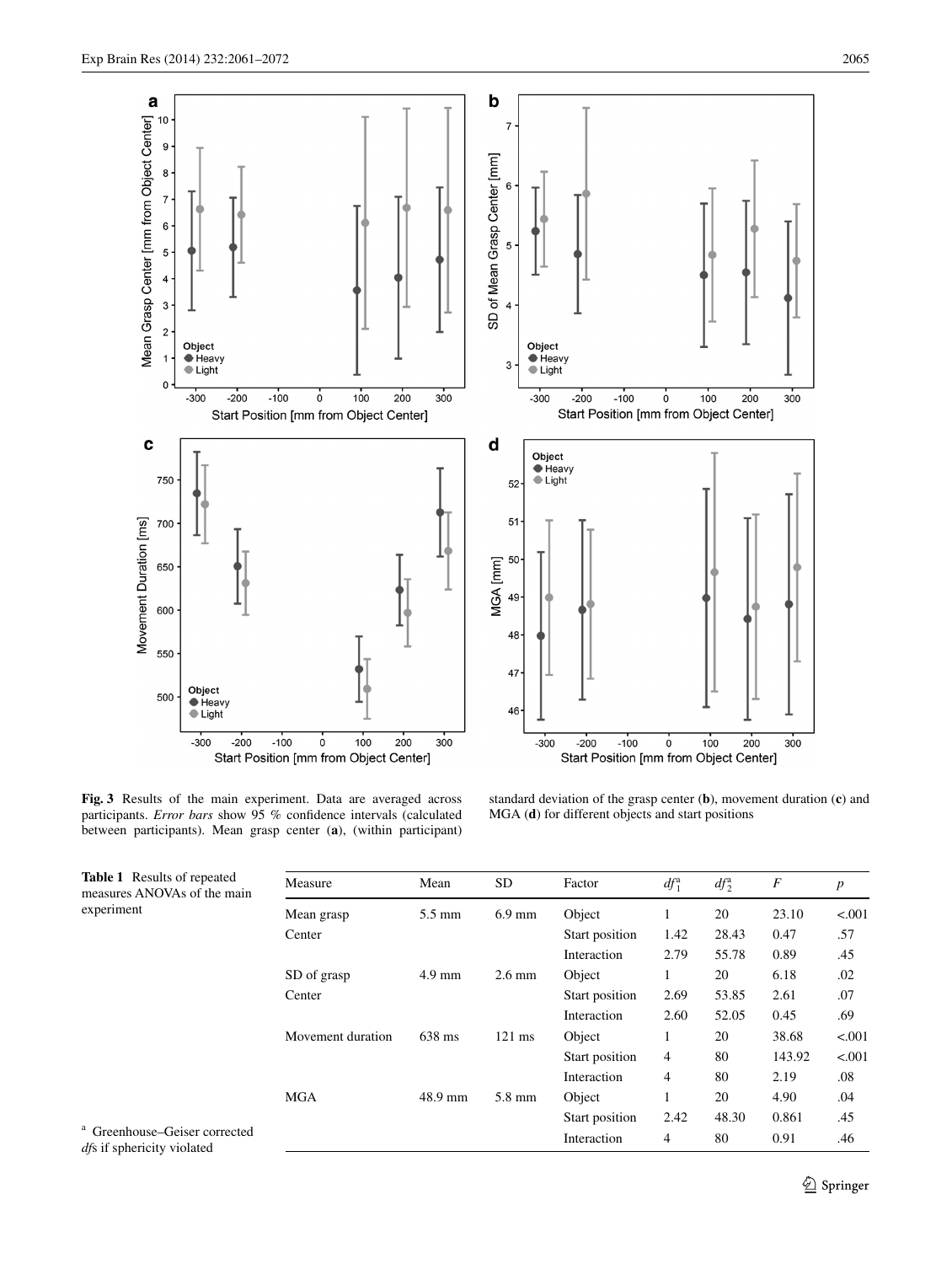Besides a larger right shift of the grasp center for the lighter object, the variability of the grasp center was also larger for this object. The 2 (objects)  $\times$  5 (start positions) repeated measures ANOVA showed a significant main effect of object type on the (within participant) standard deviation of the grasp center. The standard deviation of the grasp center was higher for the light  $(5.2 \pm 2.57 \text{ mm})$  than for the heavy object  $(4.65 \pm 2.55$  mm; see Fig. [3b](#page-4-0)). Again, there was no significant main effect of the start position, but we do see a trend  $(p = .07)$  for the standard deviation to be larger when the hand starts on the left. This could be because the hand occludes the object for some time when it approaches from the left. There were no significant interactions between the factors.

Thus, analysis of the grasp center showed that participants did not grasp the objects at their center of mass, as would be expected if only taking stability constraints into account. Interestingly, the grasp center was on average shifted to the right of the object's center irrespective of where the movement started. This bias was stronger, and grasp points were more variable for the light object.

#### *Movement duration*

The 2 (objects)  $\times$  5 (start positions) repeated measures ANOVA revealed a significant main effect of *start position* on movement duration. Expectably, the larger the distance between object and start position of the movement, the longer the movement duration, whereby the movement duration was significantly longer for equidistant start positions when starting on the left (see Fig. [3c](#page-4-0)). Subsequent paired-samples t tests showed that differences between all levels of this factor were significant (all  $p < .001$ ). Interestingly, there was also a significant main effect of *object* on movement duration. Movement duration was longer when approaching the heavy ( $650 \pm 124$  ms) compared with the light object (625  $\pm$  116 ms). There was a tendency for this difference to be larger when the hand started further to the right ( $p = .08$  for the interaction between the two factors).

## *MGA*

The MGA was larger for the light (49.2  $\pm$  5.7 mm) compared with the heavy object (48.6  $\pm$  6.0 mm), see Fig. [3d](#page-4-0). This resulted in a significant main effect of *object* in the 2 (objects)  $\times$  5 (start positions) repeated measures ANOVA (*p <* .05). This ANOVA showed neither a significant main effect of *start position* nor an interaction between the two factors.

# Discussion

The goal of our main experiment was to investigate the relative contributions of grip stability and movement energy

saving constraints in grasp point selection by manipulating the mass and surface as well as the distance of target objects. Under these circumstances, we see no evidence that individuals minimize energetic costs when reaching to grasp. Starting the movement on the left or right side of the target object did not result in a shift of the grasp axis toward that side.

We did observe an effect of the factor *object* on grasp point selection. The grasp center was further from the object's center and more variable across trials when grasping the light object. Grasping off-center is less costly for this object because the increase in torque with distance from the center is smaller for the lighter object. The reach to grasp movements can probably be less precise for the light object because the consequences of inaccuracy are less severe. The higher the torque acting on the object and the more slippery its surface, the more grip force is needed to prevent the object from rotating when it is lifted. Thus, grasping the smooth and heavy object closer to its center and more precisely could be considered to reflect a strategy of minimizing energetic costs, the costs of larger grip forces. However, we see no evidence of minimizing energetic costs by reducing the distance travelled by the hand. At this point, it is not possible to evaluate whether minimizing movement distance is less beneficial in terms of energy expenditure than minimizing grip forces. For that, we would have to directly measure metabolic costs.

The role of energy minimization in the control of arm movements is considered controversial in the literature (see introduction). None of those studies investigated grasp point selection. Our study shows that travelled distance is not a major issue, but whether the influence of object mass and friction should be considered in terms of the risk of dropping the object or in terms of the energy required to prevent the object from rotating is not clear, so we cannot draw strong conclusions about the role of attempting to reduce energetic costs.

The fact that grasp points were more variable for the rough and light object is in line with the observation that participants approached this object significantly faster than they did the heavy one. Type of object also had an effect on the MGA: It was larger for the rough and light object. This could be interpreted as a way to partially compensate for the higher approach speed when grasping this object (Smeets and Brenner [1999\)](#page-11-28). The mass and surface properties covaried in our objects: Our heavy object had a rather smooth surface and our light object had quite a rough surface. At this point, we cannot disentangle the relative contribution of friction and mass to the observed effect of the factor object.

Overall, our data clearly show our participants' tendency to grasp the objects near the center. This confirms that grasp points are selected to improve stability (e.g., Goodale et al.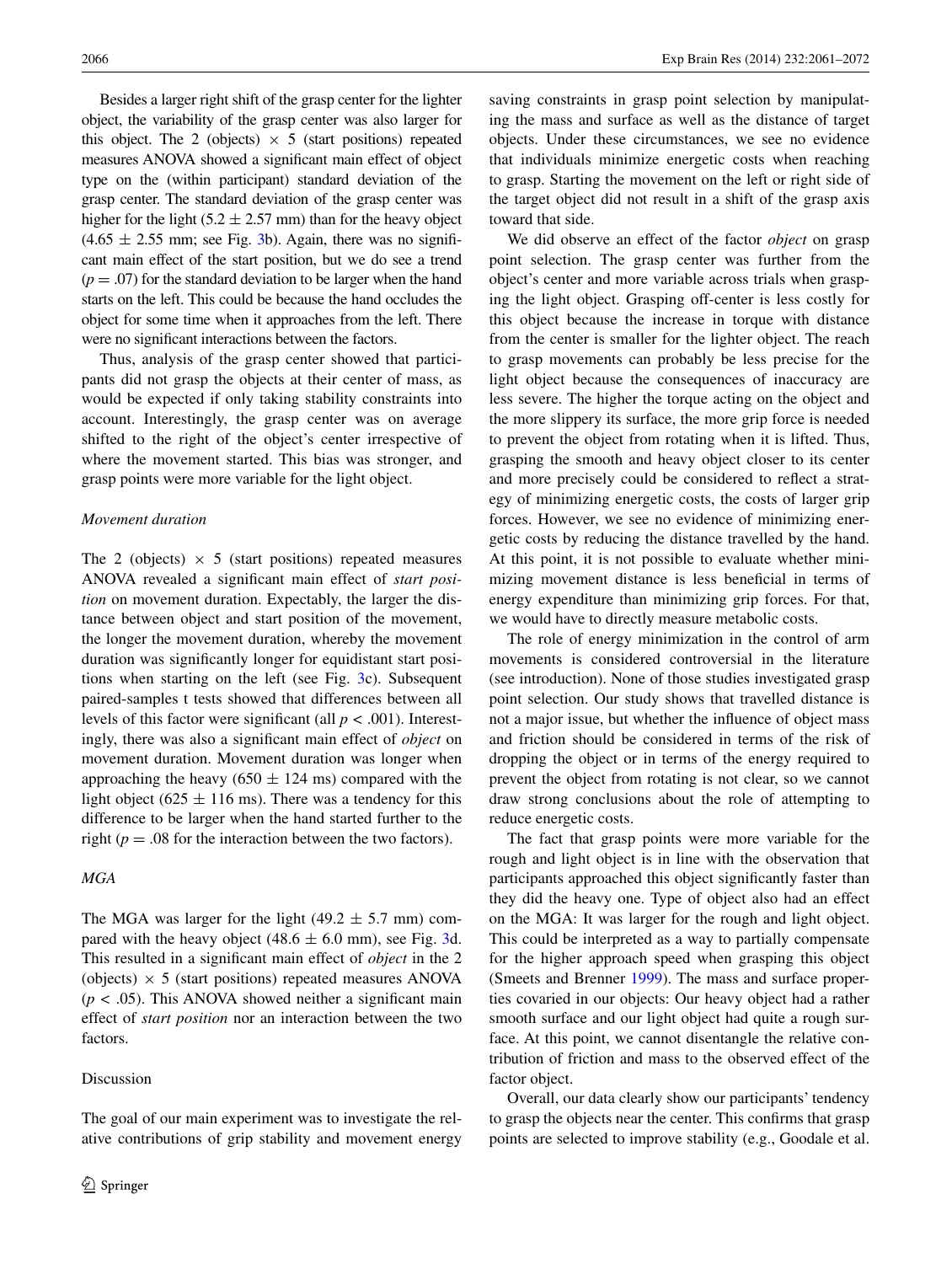[1994](#page-11-29); Lederman and Wing [2003\)](#page-11-2). Interestingly, our data suggest another important determinant of grasp point selection. We observed a rightward bias, i.e., the grasp axis was significantly shifted to the right of the object's center. This bias was present irrespective of start position or object type. To our knowledge, such a bias has not been reported before. Lederman and Wing [\(2003](#page-11-2)) investigated grasp point selection for similar rectangular objects. Although not explicitly mentioned in their article, inspection of their Fig. 4 (p. 162) reveals that for such objects the grasp axis also seems to be slightly shifted to the right of the center. Kleinholdermann et al. ([2007\)](#page-11-5) investigated grasp point selection for trapezoidal objects. For most of their objects, they report a similar shift of the grasp axis to the right of the objects' centers. As in our experiment, their right-handed participants grasped their lighter object further to the right than they did their heavier object when picking it up. The generality of these findings suggests that selected grasp points reflect a compromise between grasping at the center to ensure stability and grasping to the right. As our main experiment did not provide information about the functional role of such a rightward bias, we conducted a control experiment in order to gain further insight into its nature. For this purpose, we manipulated our setup to create specific control conditions: *start above*, *limited vision*, *small goal* and *left hand*.

#### **Control experiment**

For a better understanding of the mechanisms and possible functions of the rightward bias, we conducted a control experiment consisting of four conditions. In our first control condition, we let our subjects start the movement above the object as opposed to from the side to test whether the bias depends on movement direction. If the bias remains in this condition, this would show that it is not related to moving laterally.

A possible function of the bias might be to increase the visibility of the target objects while they are lifted. A larger part of the target objects is visible if they are grasped further to the right with the right hand. To test this idea, we removed vision after half of the movement toward the objects so that participants could not see their hand grasping and lifting the objects. With this manipulation, grasping off-center does not increase visibility of the object while lifting it. If increased visibility is the primary function of the bias, then we should not observe such bias in this second control condition.

In a third control condition, participants were asked to gently balance the target objects onto a much smaller goal object than the one used in the main experiment. With this manipulation, we aimed to increase the required stability of the grip because the objects had to be placed more carefully. If the grip has to be more stable to place the object more precisely, grasp points should be located closer to the gravicenter of the object.

Finally, to test whether the rightward bias was related to grasping with the right hand, we let the right-handed participants grasp the objects with their left hand in a fourth control condition. If participants grasp further to the left of the target's center when using their left hand, contact points are biased to the side of the acting hand, not to the right side per se.

#### Methods

Nineteen right-handed participants (13 women and 6 men) with a mean age of 28 years (ranging from 23 to 41 years) took part in all four conditions of the control experiment. Ten of them had already participated in the main experiment. Task, stimuli, setup and procedure were the same as in the main experiment, except for the details mentioned below for each control condition. All variables were defined as in the main experiment. We used paired t tests to compare the influence of object type in each control condition. Likewise, individual control conditions were compared with the main experiment and, where appropriate, also with the other control conditions. For this purpose, we used Welch's t tests which correct the degrees of freedom based on the homogeneity of variance. A Bonferroni correction was used in all cases of multiple comparisons.

## *Control condition 1: start above*

In this condition, there was a single start position above the center of the objects to test to what extent the bias is related to the lateral movement. This position was indicated by a small metal bar that was mounted 45 cm above the table, as in Kleinholdermann et al. [\(2007](#page-11-5)). After five to ten practice trials, 10 trials were completed for each object (heavy or light) in random order.

#### *Control condition 2: limited vision*

In this condition, there were only two start positions, 20 cm to the left and right of the center of the target objects. This distance was chosen because no effects of movement distance were observed in the main experiment and 20 cm was the middle distance used there. Additionally, we limited the visual information that was available during grasping. Half way through the movement to the object, when the two digits were 10 cm from the center of the object in the horizontal direction, the liquid crystal glasses turned translucent. As a consequence, participants were unable to see their digits reach, grasp, lift and transport the objects. This manipulation was conducted to see whether participants are biased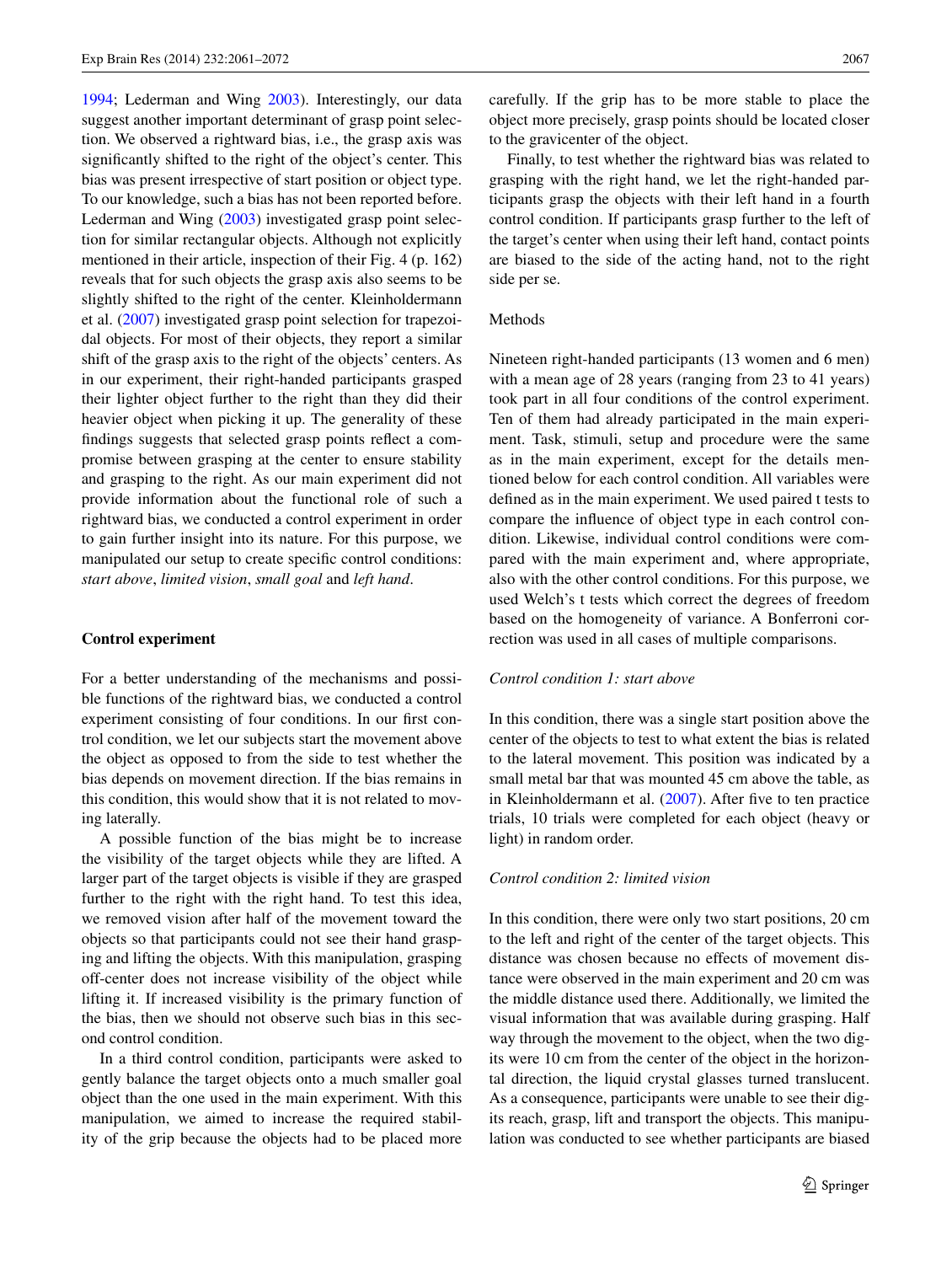to the right to increase the visibility of the object while grasping because a larger part of the object is occluded by the hand when grasping at its center. To occlude the hand at the right time, the positions of both finger tips were determined online, i.e., while the hand was moving, and the program checked whether these positions were closer to the target center than 10 cm. The liquid crystal glasses turned translucent as soon as this critical distance was reached, and they remained in this state for the rest of the movement. After five to ten practice trials, participants completed 10 trials for every possible combination of start position (left vs. right) and object (heavy vs. light) in random order.

## *Control condition 3: small goal*

In this condition, there were again only two start positions (20 cm to the left and right of the center of the target objects). A much smaller metal cylinder (diameter: 1.5 cm, height: 3.5 cm) was used as the goal position, onto which participants were instructed to place the target objects. Its center was at the same position as the center of the goal object in the main experiment. Participants were specifically told that they have to balance the target objects onto the small cylinder so that they do not fall. This instruction and the smaller goal were used to increase the required precision of the task because the object needs to be placed more accurately. This might make subjects grasp closer to the target's center. After five to ten practice trials, participants completed 10 trials for every possible combination of start position (left vs. right) and object (heavy vs. light) in random order.

#### *Control condition 4: left hand*

In this condition, our 19 right-handed participants were asked to grasp the objects with their left hand to see whether the bias is related to the acting hand. The participants were seated on the opposite side of the table, so that the Optotrak camera was now to their right and the setup was reversed. Again, the center of the target was 25 cm from the near edge of the table, and the center of the goal object was 18 cm behind the center of the target object. There were only two start positions located at a distance of 20 cm to the left and right of the target's center. As in the previous conditions, after five to ten practice trials, 10 trials were completed for every possible combination of start position (left vs. right) and object (heavy vs. light) in random order.

## Results

#### *Control condition 1: start above*

Starting above the object reduced the rightward bias to an average rightward shift of  $2.1 \pm 5.3$  mm, so that it no longer reached significance  $(t(18) = 1.73, p = .10)$ , although it was not significantly different from the bias in the main experiment either  $(t(73.77) = 1.87, p = .07)$ . Again, the grasp axis was significantly further to the right when our participants grasped the light object than when they grasped the heavy object (*t*(18) = −3.82, *p* = .001; see Fig. [4](#page-8-0)a). Contrary to the results of our main experiment, there were no significant differences in the variability of the grasp center for the heavy and the light object  $(t(18) = 0.72$ ; see Fig. [4b](#page-8-0)), neither was there a significantly different MGA for the two objects  $(t(18) = 0.35$ ; see Fig. [4](#page-8-0)d). The variability of grasp points was significantly smaller than in the main experiment  $(t(31.85) = 3.70, p < .001)$ . When starting above the objects, our participants approached the light object significantly faster than the heavy object  $(t(18) = 2.93, p = .008;$ see Fig. [4](#page-8-0)c). Overall, movement duration was longer than in the main experiment  $(t(37.96) = -2.29, p < .05)$ .

#### *Control condition 2: limited vision*

Visual information was removed on average  $288 \pm 41$  ms after movement onset, i.e., after 48 % of the movement. The aperture between index finger and thumb at this point of the movement was on average  $42 \pm 10$  mm, i.e., 77 % of the MGA. Despite the fact that participants could not see their hand grasping, lifting and carrying the target objects, they were without exception still successful in placing the target onto the goal object. Participants showed a significant bias to grasp objects to the right of the center  $(5.8 \pm 6.1 \text{ mm})$ ,  $t(18) = 4.11$ ,  $p < .001$ ). This bias was stronger for the light compared with the heavy object  $(t(18) = -4.75, p < .001;$ see Fig. [4](#page-8-0)a). Overall, the bias was comparable to the bias observed in the main experiment  $(t(37.80) = -0.14)$ . Here, as in the *start above* condition, we did not observe a significant difference between the variability of grasp points ( $t(18) = 1.64$ ) or the MGA ( $t(18) = -1.54$ ) for the heavy and light object (see Fig. [4](#page-8-0)b, d). The variability of grasp points was similar to the one in the main experiment  $(t(32.72) = -0.67)$  and the left-hand condition  $(t(18) = 2.65)$ but significantly larger than in the *start above* and *small goal* condition (both  $p < .001$ ). The MGA was significantly larger than in the main experiment  $(t(37.37) = -3.07, p = .004)$ and in the *small goal* condition  $(t(18) = -4.36, p < .001)$ . There were no significant differences compared with the other control conditions after correcting for multiple comparisons (all  $p > .04$ ). In this condition, there were no significant differences between heavy and light objects in terms of movement duration  $(t(18) = 2.01$ ; see Fig. [4](#page-8-0)c).

## *Control condition 3: small goal*

A significant bias was found in the *small goal* condition  $(2.6 \pm 3.3 \text{ mm}, t(18) = 3.33, p = .004)$ . It tended to be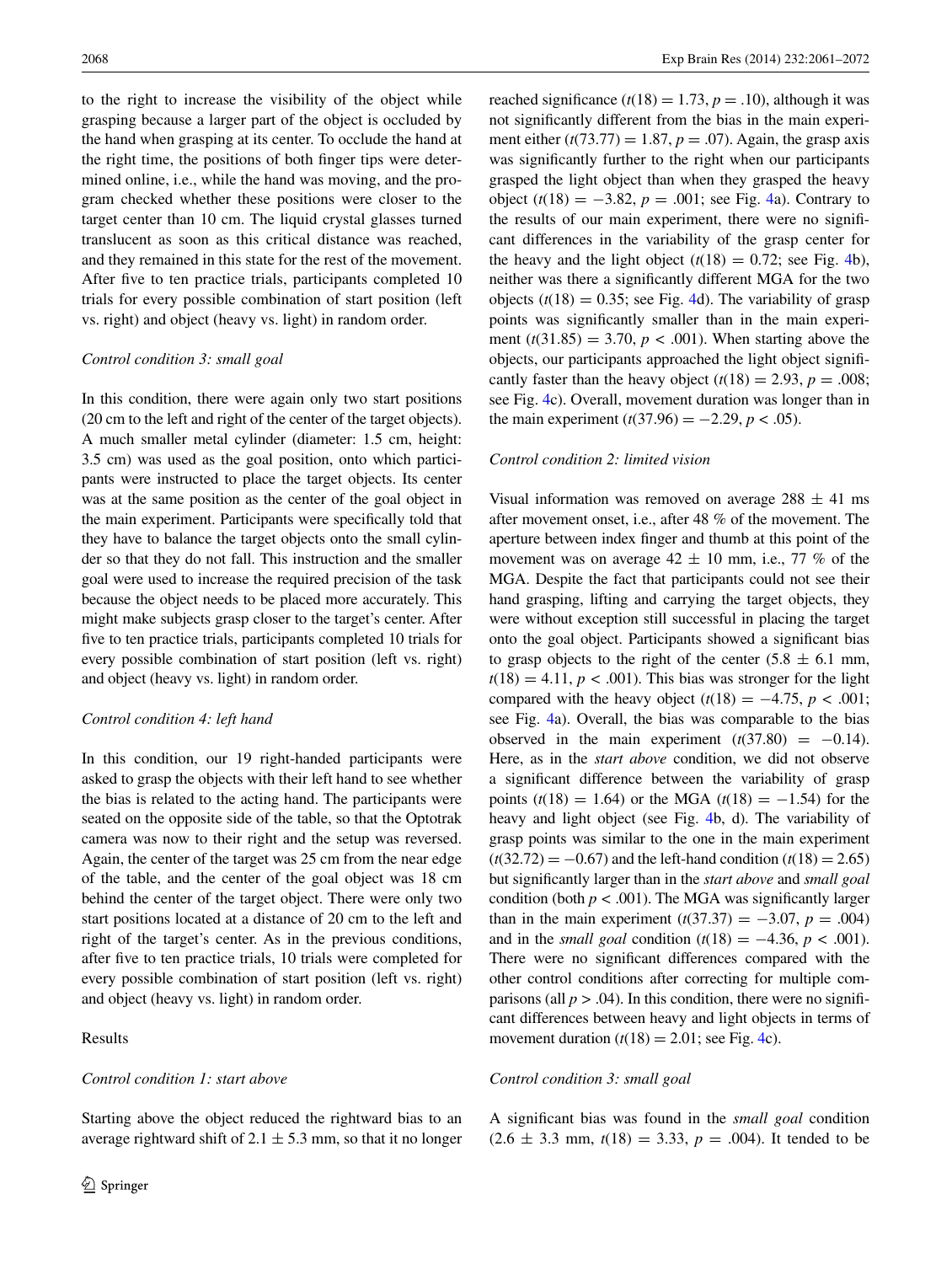

<span id="page-8-0"></span>**Fig. 4** Results of the control experiment. *Leftmost points* and *dotted lines* show data from the main experiment for comparison, averaged across start positions and participants. In **c**, only trials of the main experiment in which the start position was 20 cm from the object are considered. The *other points* show the mean values for each of the two objects for each control condition. *Error bars* show 95 % confidence intervals (calculated between participants). **a** Mean grasp

center. The *dashed line* shows the object center. *Positive values* indicate a rightward shift of the grasp center. **b** Mean (within participant) standard deviation of the grasp center. **c** Mean movement duration. Note that the distance between start position and object center was larger in the start above condition than in all other conditions (45 rather than 20 cm). **d** Mean MGA

smaller than the bias observed in the main experiment  $(t(30.9) = 1.88, p = .07)$ . Participants grasped further off-center when lifting the light compared with the heavy object (see Fig. [4a](#page-8-0)); however, this comparison also failed to reach significance after Bonferroni correction which set the alpha level to  $\alpha = .01$  ( $t(18) = -2.35$ ,  $p = .03$ ). The light object was approached faster than the heavy one  $(t(18) = 4.30, p < .001$ ; see Fig. [4c](#page-8-0)). There were no significant differences between grasping the heavy or light object in terms of grasp point variability  $(t(18) = -0.35)$  or MGA  $(t(18) = -0.76$ ; see Fig. [4b](#page-8-0), d). The variability of grasp points was significantly smaller in this condition than in the main experiment  $(t(30.95) = 3.31, p = .002)$ , the *limited vision* condition ( $t(18) = -6.82$ ,  $p < .001$ ) or the *left-hand* condition  $(t(18) = -6.63, p < .001)$ , but comparable to the variability when starting the movement above the object  $(t(18) = 0.85)$ .

# *Control condition 4: left hand*

When grasping with the left hand, our participants grasped the objects to the left of the objects' centers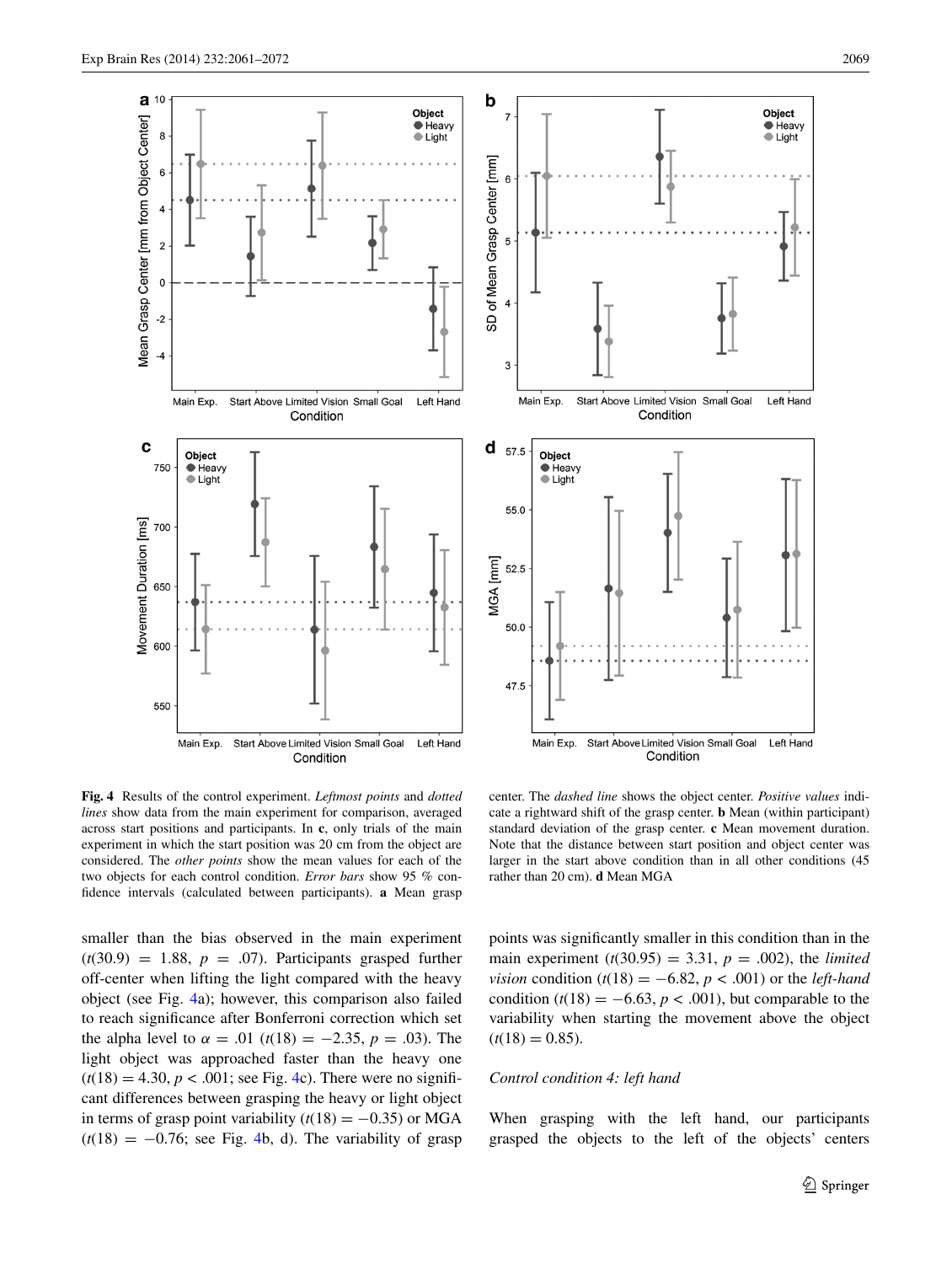$(-2.1 \pm 5.2 \text{ mm})$ . However, this shift tended to be smaller than the one in the main experiment  $(t(37.74) = 1.89)$ ,  $p = .07$ ) and thus failed to reach significance ( $t(18) = 1.70$ ,  $p = .11$ ). Nevertheless, the leftward shift was significantly larger when participants grasped the light compared with the heavy object  $(t(18) = 5.66, p < .001$ ; see Fig. [4](#page-8-0)a). Neither the variability of grasp points  $(t(18) = -1.11)$ , nor the MGA  $(t(18) = -0.12)$  or movement duration  $(t(18) = 1.63)$ differed significantly between trials with the heavy and light object (see Fig. [4b](#page-8-0), c, d). There was no significant difference in movement duration  $(t(35.32) = -0.42)$  or the variability of grasp points  $(-(33.48) = 1.09)$  between this condition and the main experiment. Only the MGA was significantly larger for the left hand  $(t(34.31) = -2.09, p < .05)$ .

# *Hand posture*

We found a significant rightward shift of grasp points in the *limited vision* and *small goal*, but not in the *start above* condition. This could be due to a different posture of the hands for different movement directions, i.e., the palm of the hand might be higher in the *start above* condition versus more to the side in the conditions in which the objects were approached from the side. To test this, we determined the center between the three markers on a small object that was attached to the nail of each finger and projected these points orthogonally onto the (elongated) grasp axis. The angle between the line connecting the center of the marker with these projected points and the horizontal axis in the frontal plane was used as our dependent measure. This angle depends on the hand posture and is larger the higher the palm is. We calculated a mean angle for both digits and objects and each participant. As this measure depends on the position of the markers on the finger, we could only compare conditions in which the markers were attached at the same position, i.e., not taken off in between conditions as was the case for the *left-hand* condition. The remaining three conditions were compared with two 2 (object)  $\times$  3 (condition) repeated measures ANOVAs because we could only interpret the angles meaningfully relative to one another. There were no main or interaction effects for the index finger (all  $p > .05$ ). For the thumb, there was a significant difference between control conditions  $(F(2,36) = 5.75, p = .007)$ . Angles were larger for the *small goal* (145 $\degree$   $\pm$  16 $\degree$ ) compared with the *start above*  $(141^{\circ} \pm 17^{\circ}, p = .03)$  and *limited vision* condition  $(139^\circ \pm 17^\circ, p < .001)$ .

# Discussion

With each of our four control conditions, we aimed to test a specific potential mechanistic explanations for the functional role of the effect observed in the main experiment. More specifically, the factors we explored were movement direction, visibility, stability as well as acting hand.

#### *Control condition 1: start above*

By letting our participants start the reach to grasp movement above the objects, we could test to what extent the bias is related to approaching the object from the side. In this condition, the shortest path from the start point to the object ended at its center of mass, although grasping 5 mm off-center only yields a 2-mm longer path. Our participants still tended to grasp the object to the right of the center, although the shift of the grasp axis was not significant. As we have shown in the main experiment that starting at the other side of the object does not affect the choice of grasping position, it is unlikely that the small differences in path length are responsible for the reduction in eccentricity in this condition. A post hoc analysis also showed that the posture of the grip was not evidently different in this condition compared with the other control conditions. There was only a difference in comparison with the *small goal* condition. As this effect was unique to the thumb and amounted only 4°, it seems as if this statistical significance does not have any practical significance in the sense of a different posture of the hand. We thus have no explanation why the effect tends to be smaller in the *start above* condition. When approaching the object from above, the expected horizontal variability of grasp points is smaller because the fingers approach vertically. Indeed, the intra-individual lateral variability of grasp points was significantly smaller than in the main experiment. Movement duration in the *start above* condition was significantly longer than in the main experiment, it actually was the longest movement duration. This is probably just because participants had to cover a longer distance (45 cm compared with 10–30 cm for the main experiment).

#### *Control condition 2: limited vision*

The rightward bias could reflect an attempt to increase the visibility of the object during grasping, because a larger part of the object is visible when the (right) hand is shifted further to the right. If so, we would have expected to find a reduced bias in the *limited vision* condition. However, we found a similar rightward shift of the grasp center as in our main experiment. Because participants did not see their hand grasping the object, it is not surprising that the variability of grasp points was highest in this condition: It was significantly higher than in the other control conditions in which participants used their right hand. However, as vision was only removed when the hand was already half way to the object, one might argue that the grasp points had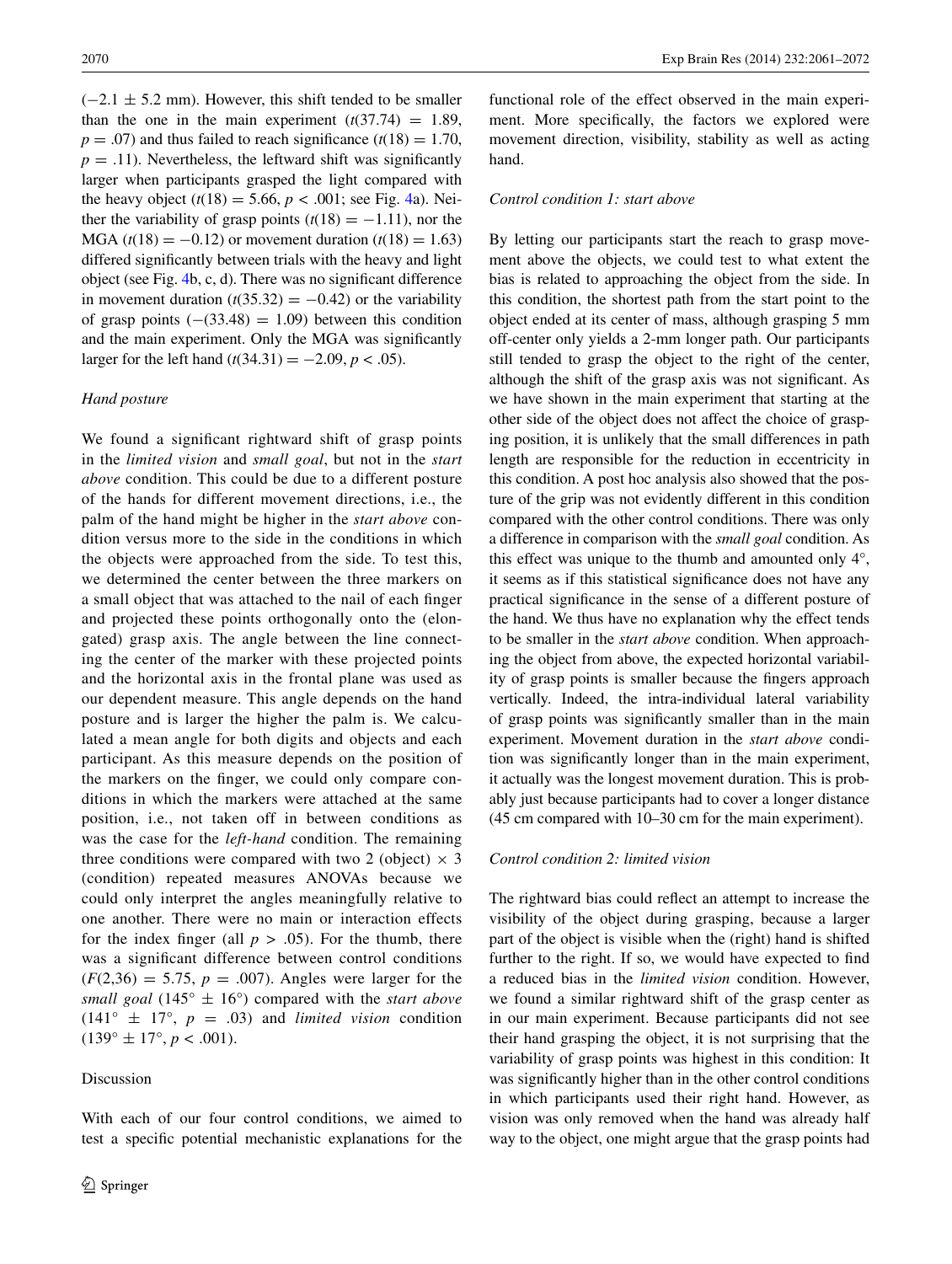been selected before the movement started (Voudouris et al. [2010](#page-11-11)), and limiting vision later has no effect. Movement duration was relatively short in the *limited vision* condition. This may be because there is no advantage in approaching the object slowly when there is no visual feedback to guide corrections. Participants might rather complete their movement quickly according to their previously selected motor plan. The relatively large MGA may reflect a strategy to compensate for some of the uncertainty that arises from making fast movements without online corrections. A similar effect on the MGA was found in another study, in which participants saw the beginning of their grasping movement but the target objects were partly hidden by an opaque occluder (Voudouris et al. [2012](#page-11-30)). In that study, the selected grasp points changed marginally in the presence of an opaque compared with a transparent or no occluder, i.e., with limited or full vision of the movement. However, with their choice of grasp points in that study, participants could determine whether they would see the selected contact locations with the object, not whether, or to what degree, they would see the object that was to be grasped itself. Even in the presence of an opaque occluder, part of the target objects was always visible to the participants in that study.

## *Control condition 3: small goal*

The *small goal* condition was conducted to increase the required stability of the grasp so that the object can be placed more precisely. For a more stable grip, participants should grasp closer to the object's center. Indeed, the rightward bias that we observed in this condition, although still significant, tended to be smaller than the one seen in the main experiment. The variability of grasp points was significantly smaller than in the main experiment, it actually was the smallest of all conditions. Thus, the accuracy constraints were increased by our manipulation, confirming that the bias is due to a trade-off between stability requirements and some other factor. The movement duration was relatively long in this condition compared with the other conditions with the same distance between start point and object center. This is presumably responsible for the higher accuracy. According to Smeets and Brenner ([1999\)](#page-11-28), a larger MGA can also lead to higher accuracy, but MGA was relatively small in our *small goal* condition.

## *Control condition 4: left hand*

We also let our right-handed participants grasp with the left hand to test whether the rightward bias that we found earlier is related to the acting *right* hand. If so, we should find a leftward bias when our participants grasp with their left hand. Indeed, our participants tended to grasp the object to the left of the center of mass when grasping with the left hand, although this leftward shift was not significantly different from zero. The fact that we observed a tendency to grasp to the left of the object's center when using the left hand (though it tends not to be as strong as the rightward bias when using the right hand) suggests that the bias is related to the acting hand and not to the right side per se. Otherwise, performance with the left hand was not very different from performance with the right hand in the main experiment. The main difference is that MGA tends to be relatively large. This probably accounts for the similar variability despite the unfamiliarity of using the left hand.

## **General discussion**

The main goal of the current study was to investigate factors that may influence grasp point selection. In particular, we were interested whether participants prefer to grasp objects at their center of mass to minimize torque or to grasp off-center to save movement costs when these two strategies result in different grasp points. In the main experiment, we did not find a positional shift of the grasp axis depending on movement direction. Therefore, we have to reject the idea that cost related to movement distance was relevant in the choice of grasp position.

However, we found full support for the other part of our hypothesis: Our participants grasped further off-center when lifting the rougher light object for which the deviation from the center of mass is less costly. This effect was present in the main experiment and in three of the four control conditions, and is in line with previous research (Eastough and Edwards [2007](#page-11-6)). Besides a larger shift of the grasp center for the light object, we also consistently found a shorter movement duration for this object. Faster movements toward rougher objects have also been reported before (Fikes et al. [1994\)](#page-11-8).

In all conditions we tested, participants grasped the objects near or at the center of mass. This is in line with previous research (Goodale et al. [1994;](#page-11-29) Lederman and Wing [2003\)](#page-11-2) and indicates that minimizing torque is an important determinant of grasp point selection. However, there seems to be another important factor in grasp point selection that biases the grasp axis toward the side of the acting hand. A possible benefit of such placement of the fingers is that a larger part of our elongated objects was visible during lifting. This might also explain why we still found such a bias when participants were required to balance the object onto a small cylinder. On the one hand, one might argue that this should eliminate the bias, because it is particularly important to grasp the object at its center to place this part of the target object carefully onto the cylinder. We indeed found a smaller bias than in our main experiment. On the other hand, it might